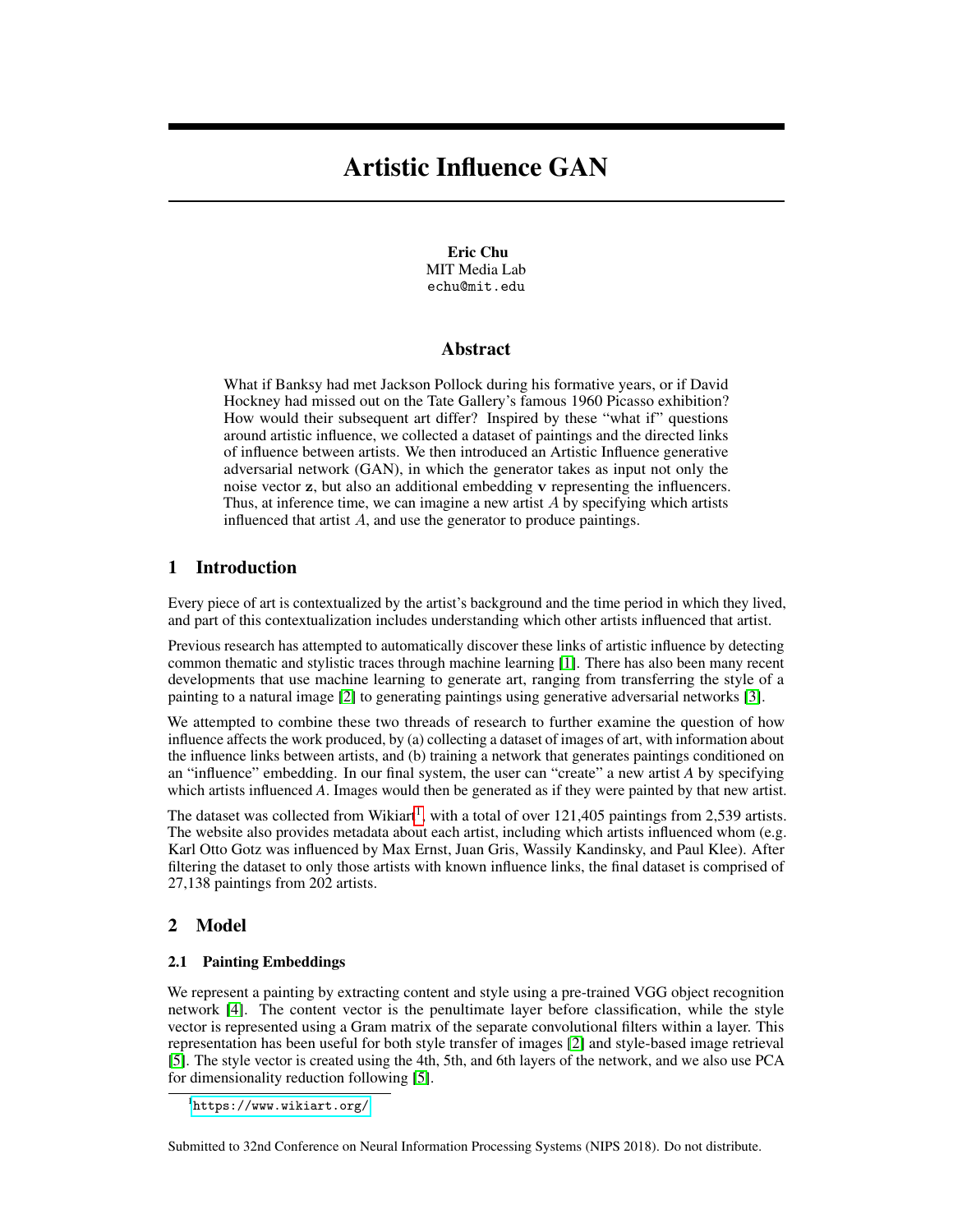## 2.2 Artist Embeddings

An artist could be naively represented as the average of all his or her painting embeddings. However, artists often have periods of varying styles over the course of their life. To capture this multi-modal distribution, we represent each artist as the means of a Gaussian mixture model (GMM). To select an appropriate number of components, we perform hyper-parameter search over the number of components and the covariance structure for each artist. Across all artists, the median number of components was 2, and the average number of components was 3.18.

## 2.3 Artistic Influence GAN

We use a deep convolutional generative adversarial network. In addition to the noise vector  $z$ , the generator also takes as input an "influence" embedding  $v$ . For a real image x produced by artist  $a^{(i)}$ , we calculate v using the artist embeddings for all the artists that influenced  $a^{(i)}$ . We tested two variants for computing  $v$ . The first simply averages the GMM components across influencers. The second passes all the GMM components into a LSTM (sorting the influencers by birth year in order to potentially account for the temporal effects), and outputs the final hidden state as  $z$ . We found the LSTM model to sometimes produce qualitatively more interesting results, but also be more difficult to optimize.

The generator has six transposed convolution layers with batch normalization [\[7\]](#page-2-5) and leaky ReLUs [\[8\]](#page-2-6) and produces a final image of size 128. The discriminator has five convolution plus batch normalization layers. We use two losses to train our model:

- 1. Adversarial loss as described in the original GAN work [\[9\]](#page-2-7), which drives the generator to produces images that look like paintings in the dataset.
- 2. Auxiliary classification loss as described in [\[10\]](#page-2-8) to predict the artist of the painting.

# 3 Results and Discussion

Examples are shown in Figure [1.](#page-1-0) We find that when only one influencer is specified, the model produces paintings that look similar in style to paintings by that artist. For example, we find the results to resemble the broad vertical strips of color by Morris Louis, the landscape paintings by William Turner, and the kaleidoscope arrays by Paul Klee. When we specify the influencers as a landscape painter such as Turner or Thomas Cole plus an Expressionist like Klee, we find the muted, brown tones typically found in landscape paintings infused with a splash of color. However, the model struggles when more influencers are specified, with the images typically being some form of gray-green noise.

We believe that the quality of the generated images is greatly limited by the relatively standard GAN architecture we used. The model could benefit greatly by incorporating recent advances in GAN architecture and losses in order to produce larger and more "accurate" images. The model could also be tweaked to incorporate *influencees*. This would allow users to specify two artists (with distinct styles) and allow the model to generate paintings that would bridge the two. Ultimately, we hope aspiring artists or art students could use a tool built on top of this model to examine pockets of art history and find inspiration for their own art.

<span id="page-1-0"></span>

Figure 1: Examples from Artistic Influence GAN, with the user-specified influencers used to generate the painting noted below each image.